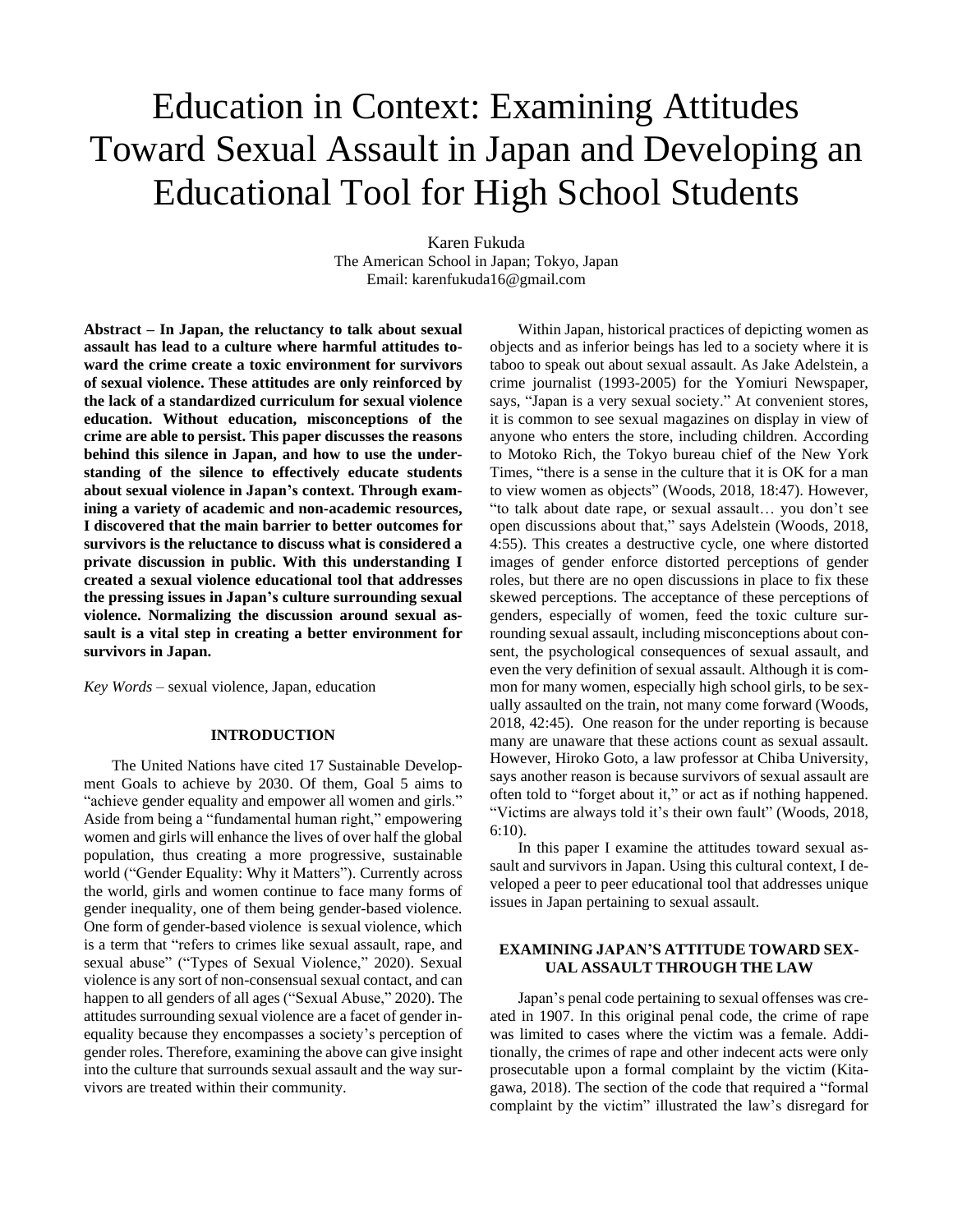the aftermath of the crime - the confusion, the feelings of guilt, shame, and more - that makes it very difficult for survivors of sexual assault to report the crime ("Sexual Abuse," 2020).

This original code lasted for 110 years before the first major revision in 2017. The revision redefined the crime of rape to include all people as victims (Article 177, Japan Penal Code. Accessed through http://www.japaneselawtranslation.go.jp/?re=02). Additionally, the revision enabled crimes to be prosecuted without a victim complaint (Article 180, Japan Penal Code. See link above). The 2017 revision therefore marked a marginally improved attitude toward sexual assault in Japan, one which only partially acknowledged the complexity of the crime. However, the current Japanese law still defines the crime of rape narrowly. Unless force, violence, or intimidation can be proven, the crime is not considered rape. Lack of consent is simply not enough to convict the perpetrator (Article 177, Japan Penal Code. See link above).

By defining rape as a crime where the victim is unable to resist due to force, violence, or threat, it reinforces the dominant narrative that rape is a violent act that takes place among strangers, when in fact the reality is that the perpetrators of these acts are often someone that the victim knows.

Furthermore, the law excludes psychological factors that can contribute to an inability to resist. Studies show that "many victims simply freeze when they are attacked," regardless of whether there is force or violence involved (Woods, 2018, 11:37). The law not only "[echoes] socially dominant values and conventions," but also establishes "dominant narratives," and excludes incidents that do not conform to those narratives (Burns, 2005, p.5). The law makes it the victim's responsibility to say no, when in fact consent should never be assumed unless there is a yes. This fails to meet international standards for sexual violence protection by the law (Amnesty International, 2011). The failure of Japan's law to revise this critical clause is evidence that there is little discussion, as well as incentive, to reflect the complexity of sexual violence, as well as little progress towards providing justice for a majority of survivors.

Although many factors contribute to harmful attitudes toward sexual assault and gender, what it boils down to is the lack of education and discussion around the matter. Sexual assault education programs can increase rape knowledge, as well as change attitudes toward the crime (Anderson & Whiston, 2003). Specifically, long term educational programs can be particularly effective in altering "rape attitudes and raperelated attitudes" (Anderson & Whiston, 2003). Instead of burying the topic in to shame, we must speak out about it in order to clarify rape myths, clouded views of consent, and the tendency to blame the victim.

## **EDUCATION IN JAPAN**

Unfortunately in Japan, the skewed perceptions of gender roles and sexual assault are only enforced further by a lack of organized education. Like many other countries, the Japanese government issues a standardized curriculum outline for various subjects for all grades through high school. However, there is no standardized guideline for sex-ed in Japan, resulting in the inconsistent content of these classes. Without strict guidelines, teachers are free to skip over content they deem unimportant, or even worse, are unaware of ("New Learning Guidelines and Sex Education: Focusing on Junior High," 2020). This poses a problem, as there is a risk for individual views of sexual assault and gender to be passed down without check. As for the few books that have been published for school guideline use, the Japanese Association for Sex Education (JASE) states that they are outdated, some even published back in 1990. Even the more recent published guidelines are deemed as *fujūbunn*, or insufficient, by JASE and in need of revision.

It is vital for sex-ed and sexual assault education to be taught together because young students must be aware of sexual violence. In a world where 1 in 6 women and 1 in 33 men are victims of rape or attempted rape ("Victims of Sexual Violence," 2020), it is essential that students are taught how to react to or respond to an uncomfortable or dangerous situation. Furthermore, the lack of discussion around sexual assault is what allows destructive narratives to persist, which forces survivors into further shame and fear.

Although it is a school's primary job to teach this, many independent companies have compiled their own educational resources in an attempt to provide better education on the matter. However, as most of these resources do not fully address the pressing issues in Japan's culture surrounding sexual assault, they do not directly combat misconceptions of gender and sexual assault in Japan. Therefore I aimed to create a sexual violence educational tool that addresses the topic in the context of Japan.

## **EDUCATION IN CONTEXT: EXPLORING ATTI-TUDES TOWARD SEXUAL VIOLENCE IN JAPAN**

Prior to creating this educational tool, I examined a variety of academic and non-academic resources, including journal articles, documentaries, news articles, legal documents and existing educational platforms. Through my literature review, I discovered the main barrier to better outcomes for survivors is the reluctance to discuss what is considered a private discussion in public. Two main reasons I have uncovered for this silence are the traditional gender roles and the lack of a standardized sexual assault and sex-ed curriculum for students in Japan.

In Japan, historically and presently, public expressions of dissent with the norm are uncommon, if not taboo. Women are especially aware of this outgroup. Specifically, when women voice their opinion, it can be seen as "unfeminine" in Japan (Woods, 2018, 19:35). Because sexual violence education involves teaching being assertive about personal boundaries, these gender roles make it difficult for women to hold an open discussion about sexual violence without being criticized for breaking the traditional expectation of womanly behavior.

A quote from politician Sugita Mio in "Japan's Secret Shame" illustrates this expectation for women quite well: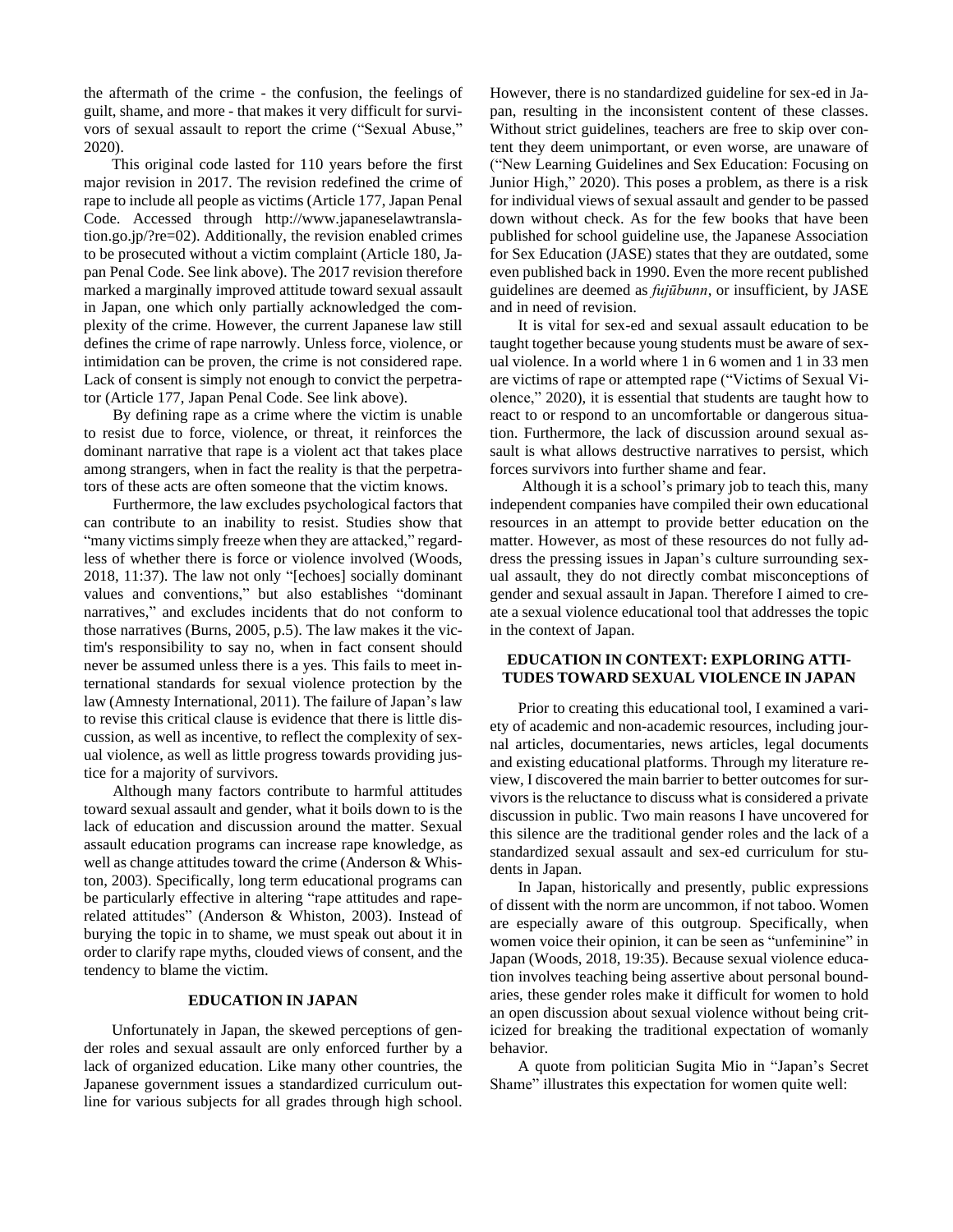"If you're working as a woman in society, you'll be approached by people you don't like. Being able to properly turn down those advances is one of your skills" (Woods, 2018, 34:07).

Her words demonstrate the deep and complex reasons behind the silence in Japan. She, like many others, focuses on why the woman was not able to avoid an inappropriate "advance," rather than focusing on the wrong of those "advances." The origin of these beliefs is at least in part from the media, where women are viewed and pressured to be compliant (Woods, 2018, 18:50).

It should be noted that while these views reflect the struggles of a specific scenario, wherein the victim is a woman and the perpetrator is a man, they do not capture the distinct and equally substantial struggles of men, LGBTQ+ persons, persons with disabilities, elderly persons, and other frequently ignored survivors.

Ultimately, these factors that create a culture of silence around sexual violence reinforce harmful attitudes about the crime, specifically, victim blaming and clouded views of consent. With this in mind, I aimed to create an educational tool that addresses these two main issues within the context of Japanese culture.

## **DEVELOPING AN EDUCATIONAL TOOL**

I created an educational tool that can be used as a guideline for teaching about sexual assault in Japan. My educational tool is in a PDF format, and the PDFs are posted on a website to ensure easy access to them. Because attitudes toward sexual assault differ in various communities and cultures, I chose a format that would allow for a standardized, yet flexible and personalized education.

### FORMAT

I first identified the lack of a standardized curriculum for teaching sexual assault in Japan to high school students, and created my tool to bridge that gap ("New Learning Guidelines and Sex Education: Focusing on Junior High," 2020). Students who want to learn or teach the topic of sexual assault can access the PDFs which include evidence based information. I wanted my tool to be a reliable, standardized, and convenient tool that people in Japan, mainly high school students, can easily use to educate themselves and others in their community.

Additionally, my tool will allow flexibility in the learning process. The first way my tool allows flexibility is the setting and group size of learning. Because sexual violence is a sensitive, serious, and personal topic to discuss, those who wish to learn about it on their own may do so by accessing the PDF on their own, thus allowing for personalization and confidentiality. For those who wish to learn in a group setting, they can decide on the composition of the group. Being able to choose who to discuss this topic with puts the power in the hands of the learners, thus eliminating possible feelings of powerlessness that otherwise might be felt in a larger traditional classroom setting. Feeling in control of the ongoing discussion is especially important when the receiving audience includes survivors of sexual violence. In these situations, it is essential that the way the information is being taught ensures feelings of trust and safety (Konradi, 1993). The second way my tool allows flexibility is in the teaching style. In addition to aiding the traditional adult teacher to student format, my tool will allow for peer to peer education. Research has shown that youth are more likely to change their attitudes about topics such as sexual violence if the relayer of the information is somebody who they feel faces similar pressures and concerns (Sloane & Zimmer, 1993).

Especially in Japan where many are reluctant to discuss sexual violence, we must be creative in our approach. Therefore, the PDFs, which lay out what topics to cover in sexual assault education, will serve as a standardized yet flexible and personal educational tool that can be customized to individual communities' needs in Japan. Additionally, I plan to translate the PDFs to make both an English and Japanese version. Much of the progressive information and research on sexual assault is in English. Therefore by making my tool bilingual, my hope is to bridge the gap between these two communities.

## **CONTENT**

The PDFs include basic information about sexual violence, common myths about the crime, the psychological aftermath of the crime, as well as tips for safety planning.

This general education about sexual violence will increase knowledge about the crime, and therefore will increase empathy for survivors. The law illustrates the damage that an incomplete or inaccurate understanding of the crime can have. If there is education about the complexity of the crime, people will be more likely to change their attitudes toward the crime, and create a better, less hostile environment for survivors in Japan (Anderson & Whiston, 2005).

I also included an explanation and analysis of different aspects that contribute to the overall attitudes surrounding sexual violence in Japan. This includes examination of the penal code pertaining to sexual violence, as well as harmful attitudes about sexual violence that are especially pervasive in Japan, including victim blaming and clouded views of consent. I included this because it is important for one to first understand the attitudes toward sexual violence in Japan in order to understand why there is such little conversation about the topic. From there, it is possible to educate people about the dangers of this silence, and how to speak up with cultural sensitivity.

Additionally, throughout the PDFs I explain the "why" and "how" behind the topics that are included. In Japan, where most are reluctant to speak about sexual assault, it is important to explain *why* these topics need to be discussed first in order to get the conversation going. The "how" should be explained in order to give the teachers tips on how to deliver the content with cultural sensitivity. Whoever is teach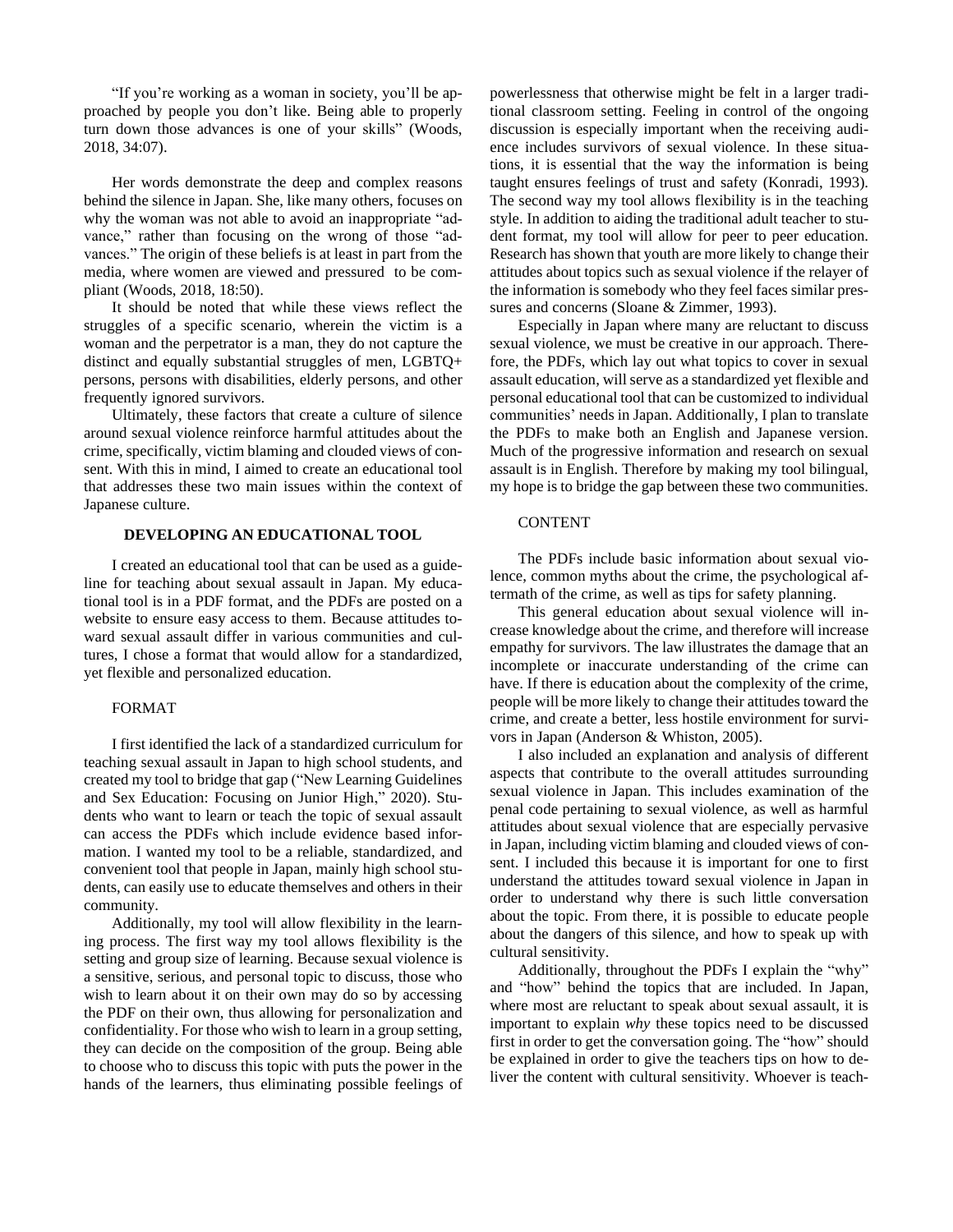ing the subject should keep in mind that if listeners are suddenly confronted with a topic they are uncomfortable with, they are likely to be less receptive to the information that is being presented to them (Konradi, 1993). Therefore, I included the "how" sections in my tool to create a guideline for how to discuss these topics within the cultural context of Japan. An example is given below from one section of my PDFs.

## EXAMPLE

As an example, from my research I knew that a topic like consent needed to be taught in a way that was approachable to Japanese students. It had to be presented in a way that people in Japan would be receptive to learning about. Therefore, I included a section called "How to talk about consent in Japan" where I give an alternative way to approach the topic by implicitly referencing consent through one of four themes: communication skills, decision making, personal space and interpersonal relationships. This method of teaching certain aspects of consent without explicitly mentioning the term is used in many schools in the U.S.(Willis, Jozkowski, & Read, 2018). Talking about these four themes is a way to establish respect for others' personal decisions, and is also a way to teach young people to be assertive about their personal boundaries. Although an implicit reference to consent is not nearly as effective as an explicit discussion of consent, it is a starting point (Willis, Jozkowski, & Read, 2018). After all, an implicit reference to consent is an improvement from the current lack of conversation about consent .

#### **HOW TO TALK ABOUT CONSENT IN JAPAN**

In any community, consent can be a difficult and uncomfortable topic to talk about. Even in the U.S., very few states' K-12 educational curriculum make any reference to consent (Willis et al., 2018). In Japan, where there is no standard curriculum for sexual education or sexual assault, consent is rarely, if ever, discussed (JASE, 2020). It may be difficult, therefore, to suddenly have an open discussion about consent in a classroom where most students are not used to this type of conversation.

Therefore, although teaching consent explicitly is the best way to increase knowledge about and prevent sexual assault, it is still possible to discuss the components of sexual consent in a more implicit way. In a study conducted by Malachi Willis, Kristen N. Jozkowski, and Julia Read (2018), it was found that schools across the U.S. were making implicit reference to consent by talking about four topics: communication, decision making, personal space, and relationships. In Japan, this less explicit reference to consent may be more widely accepted by students, as they begin to learn about issues that have been<br>established as "taboo" topics to talk about in Japanese culture.

FIGURE 1: Example heading that provides context to the consent education portion of my tool. (Enlarged examples from my tool can be viewed at this link: [https://docs.google.com/presenta-](https://docs.google.com/presentation/d/1N8h6Z5tBr4g6f9Fk22CsB8Jk0WKLTa03b0iCzuXb-vg/edit?usp=sharing)

[tion/d/1N8h6Z5tBr4g6f9Fk22CsB8Jk0WKLTa03b0iCzuXb](https://docs.google.com/presentation/d/1N8h6Z5tBr4g6f9Fk22CsB8Jk0WKLTa03b0iCzuXb-vg/edit?usp=sharing) [-vg/edit?usp=sharing\)](https://docs.google.com/presentation/d/1N8h6Z5tBr4g6f9Fk22CsB8Jk0WKLTa03b0iCzuXb-vg/edit?usp=sharing)

## **FUTURE PERSPECTIVES**

My plan is to first test this tool within my community at my school in a peer to peer education style. Ideally, I would work with small groups and have multiple sessions with these same groups. I will constantly be gathering feedback on the receptiveness of my peers, as well as how my peers' attitudes toward the crime change over time. I also plan on training fellow peers on how to teach this material. After gathering feedback from my school, my hope is to expand to include students in other Japanese schools.

Although an uncomfortable topic, sexual violence education must be implemented in schools to teach young people how to protect themselves, as well as how to support others who are survivors of sexual violence. Only by normalizing the discussion around sexual violence can we hope for a better environment for survivors in Japan.

## **AKNOWLEDGEMENTS**

I would like to thank Elizabeth Feldeverd for all of your support and encouragement over this long process! Additionally I would like to thank Subo Wijeyeratne for introducing me to a new perspective of Japanese history.

### **REFERENCES**

- U.N. (n.d.). Gender Equality: Why it Matters. Retrieved from [https://www.un.org/sustainabledevelopment/gen](https://www.un.org/sustainabledevelopment/gender-equality/)[der-equality/](https://www.un.org/sustainabledevelopment/gender-equality/)
- RAINN. (2020-a). Types of Sexual Violence. Retrieved from <https://www.rainn.org/types-sexual-violence>
- TELL. (2020). Sexual Abuse. Retrieved from [https://telljp.com/lifeline/tell-chat/homepage/re](https://telljp.com/lifeline/tell-chat/homepage/resources/sexual-harassment/)[sources/sexual-harassment/](https://telljp.com/lifeline/tell-chat/homepage/resources/sexual-harassment/)
- Woods, B. (Producer), & Jenkin, E. (Director & Producer). (2018). Japan's Secret Shame [Motion picture]. United Kingdom: BBC Two.
- Kitagawa, K. (2018). "Penal Code Amendment Pertaining to Sexual Offenses." Retrieved from [https://www.waseda.jp/folaw/icl/news](https://www.waseda.jp/folaw/icl/news-en/2018/02/06/6110/)[en/2018/02/06/6110/](https://www.waseda.jp/folaw/icl/news-en/2018/02/06/6110/)
- Burns, C. (2005). *Sexual Violence and the Law in Japan*. Milton, United Kingdom: RoutledgeCurzon.

Amnesty International. (2011). Rape and Sexual Violence: Human Rights Law and Standards in the International Criminal Court. Retrieved from [https://www.am](https://www.amnesty.org/download/Documents/32000/ior530012011en.pdf)[nesty.org/download/Docu](https://www.amnesty.org/download/Documents/32000/ior530012011en.pdf)[ments/32000/ior530012011en.pdf](https://www.amnesty.org/download/Documents/32000/ior530012011en.pdf)

Anderson, L.A., & Whiston, S.C. (2005). Sexual Assault Education Programs: A Meta-Analytic Examination of Their Effectiveness. *Psychology of Women Quarterly, 29(4),* 374-388. [https://doi.org/10.1111/j.1471-](https://doi.org/10.1111%25252Fj.1471-6402.2005.00237.x) [6402.2005.00237.x](https://doi.org/10.1111%25252Fj.1471-6402.2005.00237.x)